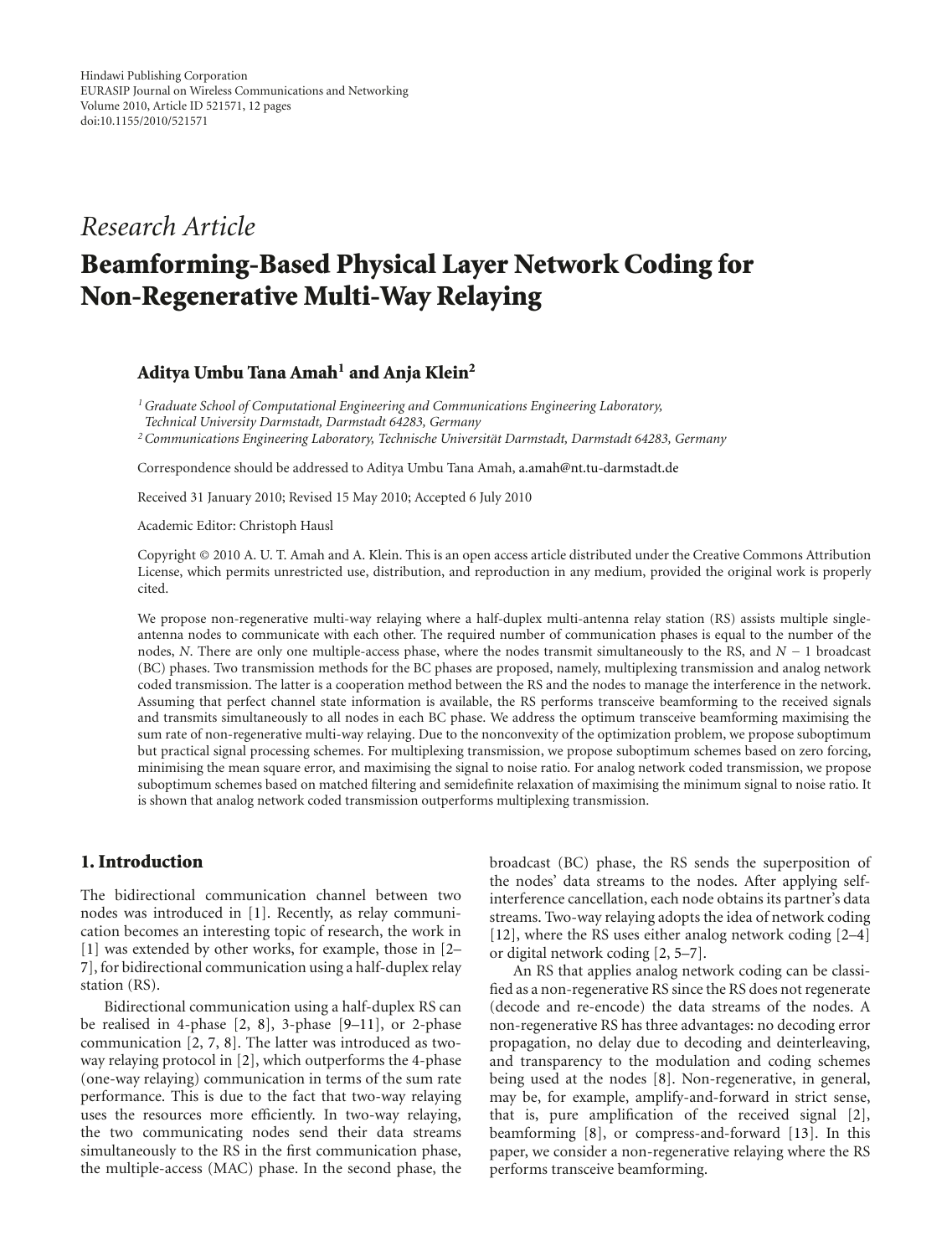It is widely known from many publications, for example, [14, 15], that the use of multiple antennas improves the spectral efficiency and/or the reliability of the communication systems. A multi-antenna RS, which serves one bidirectional pair using two-way relaying, is considered in [16–18] for a regenerative RS and in [8, 19, 20] for a non-regenerative RS. For the non-regenerative case, while [8, 19] assume multi-antenna nodes, [20] assumes single-antenna nodes. Their works consider optimal beamforming maximising the sum rate as well as linear transceive beamforming based on Zero Forcing (ZF) and Minimum Mean Square Error (MMSE), and in [8] also Maximisation of Signal to Noise Ratio (MSNR) criteria.

Multi-user two-way relaying, where an RS serves more than one bidirectional pair, is treated in [21–23] for a regenerative RS and in [24, 25] for a non-regenerative RS. In [21], all bidirectional pairs are separated using Code Division Multiple Access. Every two nodes in a bidirectional pair have their own code which is different from the other pairs' codes. In contrast to [21], in [22, 23], the separation of the pairs in the second phase is done spatially using transmit beamforming employed at the RS. For the nonregenerative case, the multi-antenna RS performs transceive beamforming to separate the nodes [24] or the pairs [25]. In [24], ZF and MMSE transceive beamforming for multiuser two-way relaying is designed and the bit error rate performance is considered. Different to [24], in [25] pairaware transceive beamforming is performed at the RS. The RS separates only the data streams from different pairs and, thus, each node has to perform self-interference cancellation. The sum rate performance is considered and it is shown that the pair-aware transceive beamforming outperforms the ZF one. Additionally, [25] addresses the optimum transceive beamforming maximising the sum rate of the nonregenerative multi-user two-way relaying.

In recent years, applications such as video conference and multi-player gaming are becoming more popular. In such applications, multiple nodes are communicating with each other. An *N*-node multi-way channel is one in which each node has a message and wants to decode the messages from all other nodes [26]. Until now, there are only few works on such a multi-way channel, for example, the work of [26, 27], where [1] is a special case when the number *N* of the nodes is equal to two.

A multi-way relay channel, where multiple nodes can communicate with each other only through an RS, is considered in [28]. A full-duplex communication, where fullduplex nodes communicate with each other through a fullduplex RS, is assumed. However, full-duplex nodes and relays are still far from practicality and half-duplex nodes and relays are more realistic [2, 29]. Therefore, efficient communication protocols to perform multi-way communication between half-duplex nodes with the assistance of a half-duplex RS are needed.

In multi-way communication, if all *N* nodes are halfduplex and there are direct links between them, the required number of communication phases in order for each node to obtain the information from all other nodes is *N*, as depicted in Figure 1(a) for the case of  $N = 3$ , namely, nodes S0,



Figure 1: Multi-way communication: (a) with direct link; (b) with the assistance of a relay station using the one-way relaying protocol.

S1 and S2. Assuming that there are no direct links between the nodes, and that they communicate only through the assistance of an RS, if the RS applies the one-way relaying protocol, the required number of phases is 2*N*, as shown in Figure 1(b) for the case of  $N = 3$ .

Recently, the authors of this paper proposed a multi-way relaying protocol where a half-duplex regenerative RS assists multiple half-duplex nodes to communicate with each other in [30]. A transceive strategy which ensures that the RS is able to transmit with the achievable MAC rate while minimising the transmit power is proposed. The required number of communication phases for the multi-way relaying is only *N*.

Different to [30], in this paper, we propose nonregenerative multi-way relaying where the required number of phases is also *N*. There is only one MAC phase, where all nodes transmit simultaneously to the RS and there are *N* − 1 BC phase, where the RS transmits to the nodes. The RS is equipped with multiple antennas to spatially separate the signals received from and transmitted to all nodes. Our work is a generalisation of the non-regenerative two-way relaying; that is, if  $N = 2$ , we have the non-regenerative two-way relaying case.

In this paper, we propose two different transmission methods for the BC phases, namely, multiplexing transmission and analog network coded transmission. Using multiplexing transmission, in each BC phase, the RS spatially separates the data streams received from the nodes and transmits a different data stream to each node. On the other hand, using analog network coded transmission, the RS superposes two out of *N* data streams and simultaneously transmits the superposed data stream to the nodes. Prior to decoding, each node has to perform self- and knowninterference cancellation. This is a cooperation method between the RS and the nodes to manage the interference in the network, which improves the performance in the network.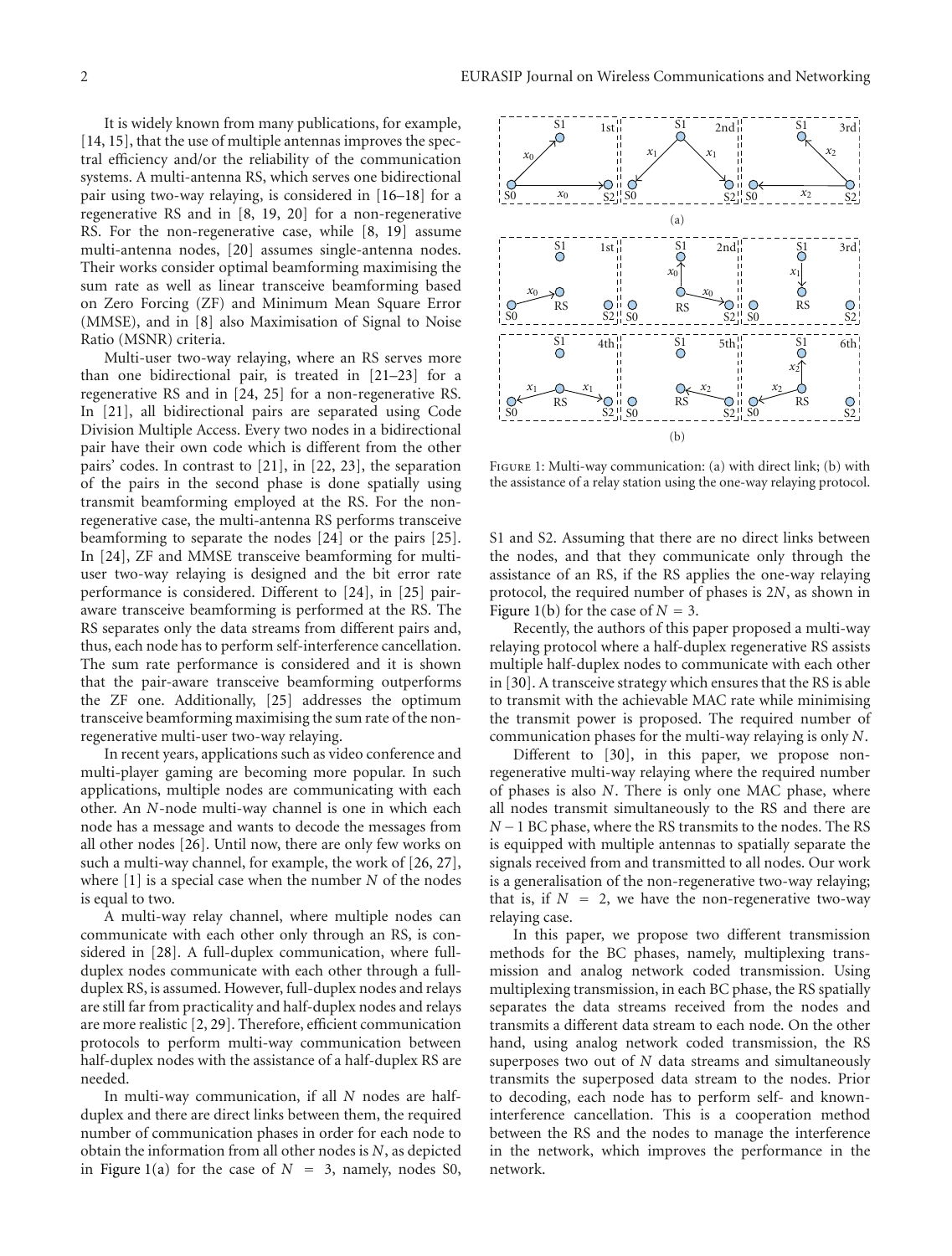It is assumed in this paper that perfect channel state information (CSI) is available, such that the multi-antenna RS can perform transceive beamforming. We first derive the achievable sum rate and then address the optimum transceive beamforming maximising the sum rate of nonregenerative multi-way relaying. Because the optimisation problem is nonconvex, it is too complex to find the optimum solution. Therefore, we propose suboptimum but practical signal processing schemes at the RS, namely, suboptimum Spatial Multiplexing Transceive Beamforming (SMTB) schemes for multiplexing transmission and suboptimum Analog Network Coding Transceive Beamforming (ANCTB) schemes, which are specially designed for analog network coded transmission. Three suboptimum SMTB algorithms are designed, namely, Zero Forcing (ZF), Minimum Mean Square Error (MMSE) and Maximisation of Signal to Noise Ratio (MSNR). Two suboptimum ANCTB algorithms are designed, namely, Matched Filter (MF) and semidefinite relaxation (SDR), which is based on the semidefinite relaxation of maximising the minimum signal to noise ratio problem. The performances of these schemes are analysed and compared.

This paper is organised as follows. Section 2 explains the protocol and the transmission methods. The system model is provided in Section 3. Section 4 explains the achievable sum rate. Section 5 describes the transceive beamforming. Section 6 provides the performance analysis. Section 7 concludes the work.

*Notations.* Boldface lower- and upper-case letters denote vectors and matrices, respectively, while normal letters denote scalar values. The superscripts  $(\cdot)^T$ ,  $(\cdot)^*$ , and  $(\cdot)^H$ stand for matrix or vector transpose, complex conjugate, and complex conjugate transpose, respectively. The operators  $\text{mod}_N(x)$ ,  $E\{X\}$  and  $tr\{X\}$  denote the modulo *N* of *x*, the expectation and the trace of **X**, respectively, and  $C\mathcal{N}(0, \sigma^2)$ denotes the circularly symmetric zero-mean complex normal distribution with variance *σ*2.

#### **2. Protocol and Transmission Methods**

In this section, the communication protocol and the transmission methods for *N*-phase non-regenerative multi-way relaying are described. We first explain the protocol for multiplexing transmission followed by the explanation of the protocol for analog network coded transmission.

*2.1. Multiplexing Transmission.* In *N*-phase non-regenerative multi-way relaying with multiplexing transmission, in the first phase, the MAC phase, all *N* nodes transmit simultaneously to the RS. The following *<sup>N</sup>* <sup>−</sup> 1 phases are the BC phases where the RS transmits to all nodes simultaneously. Using multiplexing transmission, in each BC phase, the RS transmits *N* data streams simultaneously to all nodes, one data stream for each node. For that purpose, the RS separates the received data stream spatially and in each BC phase transmits to each node one data stream from one of the other *<sup>N</sup>* <sup>−</sup>1 nodes. In each BC phase, each node receives a different



Figure 2: Multi-way relaying: (a) multiplexing transmission; (b) analog network coded transmission.

data stream from a different node, in such a way that after *<sup>N</sup>* <sup>−</sup> 1 BC phases, each node receives the *<sup>N</sup>* <sup>−</sup> 1 data streams from the other  $N-1$  nodes.

Figure 2(a) shows an example when three nodes communicate with each other with the help of an RS. In the first phase, S0 sends  $x_0$ , S1 sends  $x_1$  and S2 sends *x*<sup>2</sup> simultaneously to the RS. The RS performs transceive beamforming to spatially separate the data streams. As  $x_2$  simultaneously to the RS. The RS performs transceive<br>beamforming to spatially separate the data streams. As<br>a result,  $\hat{x}_i$  is obtained as the output of the transceive beamforming at the RS, which is the data stream from node *i* plus the RS's noise and depends on the employed transceive beamforming. In the second phase, the RS forwards  $\hat{x}_0$  to S2, *i* plus the RS's noise and depends on the employed transceive  $\varepsilon_0$  to S2,  $\vec{i}$  b  $\hat{x}$ plus the RS's r<br>eamforming.<br> $x_i$  to S0 and  $\hat{x}$  $\hat{x}_1$  to S0 and  $\hat{x}_2$  to S1. In the third phase, the RS forwards *b*<sub> $\hat{x}$ </sub> eamforming. In the see<br>  $\hat{x}_1$  to S0 and  $\hat{x}_2$  to S1.<br>  $\hat{x}_0$  to S1,  $\hat{x}_1$  to S2 and  $\hat{x}_1$  $\hat{x}_0$  to S1,  $\hat{x}_1$  to S2 and  $\hat{x}_2$  to S0. After completing these three communication phases, each node receives the data streams from all other nodes.

*2.2. Analog Network Coded Transmission.* As for multiplexing transmission, *N*-phase non-regenerative multi-way relaying with analog network coded transmission also consists of one MAC phase and *<sup>N</sup>* <sup>−</sup> 1 BC phases. However, instead of spatially separating each data stream received from and transmitted to the nodes, using analog network coded transmission, in each BC phase the RS superposes two data streams out of the *N* data streams. The two data streams to be superposed are changed in each BC phase, in such a way that after *<sup>N</sup>* <sup>−</sup> 1 BC phases, each node receives *<sup>N</sup>* <sup>−</sup> 1 superposed data streams which contain the  $N - 1$  data streams from the other *<sup>N</sup>* <sup>−</sup> 1 nodes. In each BC phase, the superposed data stream is then transmitted simultaneously to the nodes. Therefore, there is no interstream interference as in the case of multiplexing transmission. Consequently, each node has to perform interference cancellation.

Figure 2(b) shows an example of non-regenerative multiway relaying with analog network coded transmission for the case of  $N = 3$ . In the first phase, all nodes transmit simultaneously to the RS, S0 sends  $x_0$ , S1 sends  $x_1$  and S2 the case of  $N = 3$ . In the first phase, all r<br>simultaneously to the RS, S0 sends  $x_0$ , S1 se<br>sends  $x_2$ . In the second phase, the RS sends  $\hat{x}$ sends  $x_2$ . In the second phase, the RS sends  $\hat{x}_{01}$  to all nodes. simultaneously to the RS, S0<br>sends  $x_2$ . In the second phase<br>The transmitted data stream  $\hat{x}$ The transmitted data stream  $\hat{x}_{01}$  is a superposition of the data streams from S0 and S1 plus the RS's noise. Both S0 and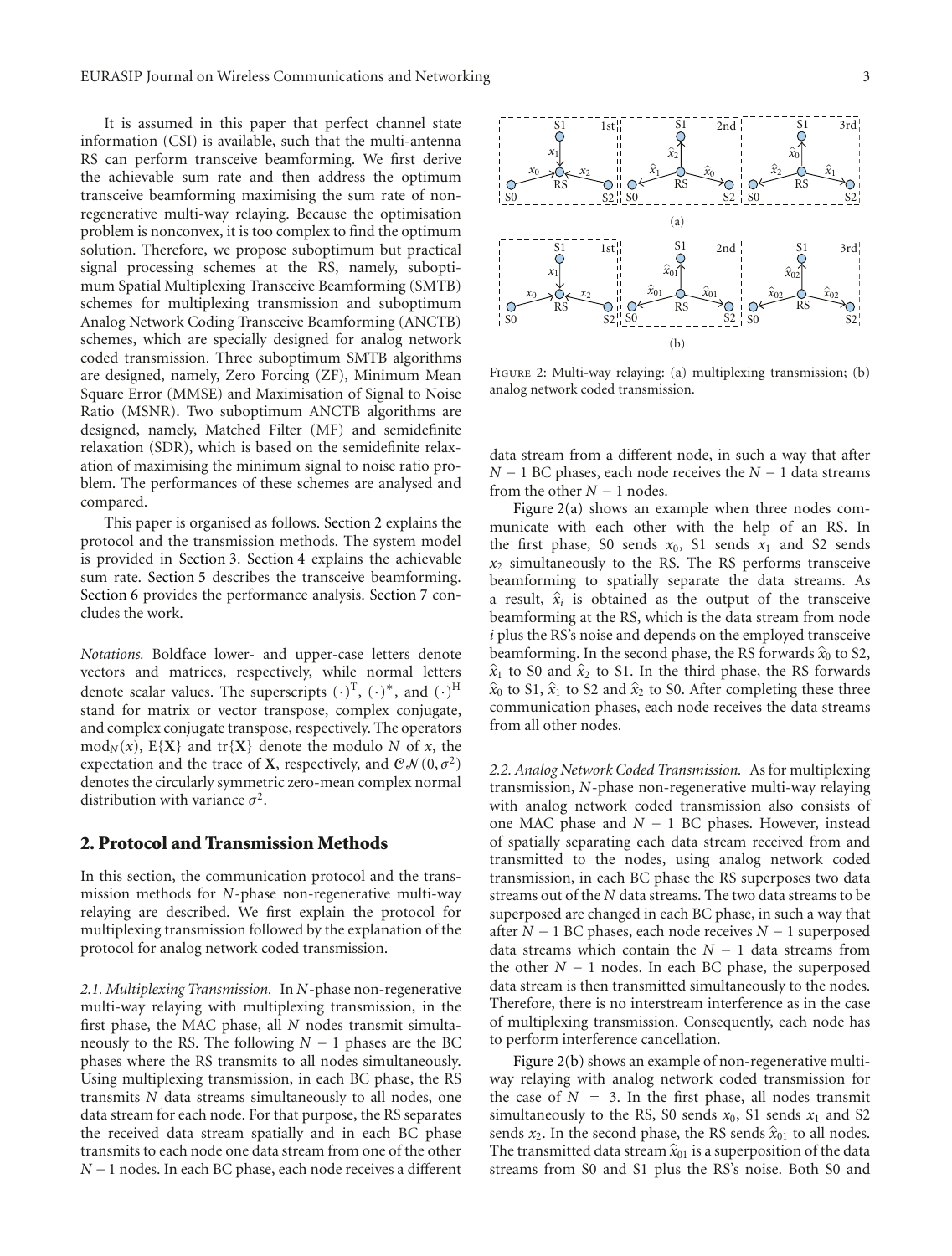S1 perform self-interference cancellation, so that S0 obtains  $x_1$  and S1 obtains  $x_0$ . Node S2 cannot yet perform self-S1 perform self-interference cancellation, so that S0 obtains  $x_1$  and S1 obtains  $x_0$ . Node S2 cannot yet perform self-interference cancellation, since  $\hat{x}_{01}$  does not contain its data  $x_1$  and S1 obtains  $x_0$ . Node S2 cannot yet<br>interference cancellation, since  $\hat{x}_{01}$  does not c<br>stream. In the third phase, the RS transmits  $\hat{x}$ stream. In the third phase, the RS transmits  $\hat{x}_{02}$  to all nodes. Both nodes S0 and S2 perform self-interference cancellation so that S0 obtains  $x_2$  and S2 obtains  $x_0$ . Since S1 knows  $x_0$  from the second phase, it performs known-interference cancellation to obtain  $x_2$  in the third phase. For S2, since it knows  $x_0$  from the third phase, it obtains  $x_1$  by performing known-interference cancellation to the received data stream *x*- $\hat{x}_{01}$  in the second phase. Thus, S2 needs to wait until it receives the data stream containing its own data stream. After performing self-interference cancellation, it performs known-interference cancellation to obtain the other data stream. After three phases, all nodes obtain the data streams from all other nodes.

Non-regenerative multi-way relaying with analog network coded transmission is a cooperation between the RS and the nodes to manage the interference in the network. Since the nodes can perform the self- and knowninterference cancellations, the RS does not need to suppress interference signals which can be canceled at the nodes. Thus, there is no unnecessary loss of degrees of freedom at the RS to cancel those interference signals. Hence, it can be expected that there is a performance improvement when using analog network coded transmission compared to multiplexing transmission.

#### **3. System Model**

In this section, the system model of non-regenerative multiway relaying is described. There are *N* single-antenna nodes which want to communicate with each other through a multi-antenna RS with *M* antenna elements. It is assumed that perfect CSI is available so that the RS can employ transceive beamforming. Although in this paper we only consider single-antenna nodes, our work can be readily extended to the case of multi-antenna nodes. We first describe the overall system model for non-regenerative multi-way relaying. Afterwards, we explain the specific parameters required for each of the two transmission methods: multiplexing transmission and analog network coded transmission.

In the following, let  $H \in \mathbb{C}^{M \times N} = [\mathbf{h}_0, \dots, \mathbf{h}_{N-1}]$ denote the overall channel matrix, with  $h_i \in \mathbb{C}^{M \times 1}$  $(h_{i,1},...,h_{i,M})^T$ ,  $i \in \mathcal{I}, \mathcal{I} = \{0,...,N-1\}$ , being the channel vector between node *i* and the RS. The channel coefficient  $h_{i,m}, m \in \mathcal{M}, \mathcal{M} = \{1, \ldots, M\}$ , follows  $\mathcal{CN}(0, \sigma_h^2)$ . The vector  $\mathbf{x} \in \mathbb{C}^{N \times 1}$  denotes the vector of  $(x_0, \ldots, x_{N-1})^T$ , with *x<sub>i</sub>* being the signal of node *i* which follows  $C \mathcal{N}(0, \sigma_x^2)$ . The additive white Gaussian noise (AWGN) vector at the RS is denoted as  $\mathbf{z}_{RS} \in \mathbb{C}^{M \times 1} = (z_{RS1}, \ldots, z_{RSM})^T$ , where  $z_{RSm}$ follows  $C\mathcal{N}(0, \sigma_{z_{\text{RS}}}^2)$ . It is assumed that all nodes have fixed and equal transmit power.

In non-regenerative multi-way relaying, in the first phase, the MAC phase, all nodes transmit simultaneously to the RS. The received signal at the RS is given by

$$
\mathbf{r}_{RS} = \mathbf{H}\mathbf{x} + \mathbf{z}_{RS}.
$$
 (1)

The non-regenerative RS performs transceive beamforming to the received signals and transmits to the nodes simultaneously. We assume that in each BC phase the RS transmits with power *q*<sub>RS</sub>. Assuming reciprocal and stationary channels in the *N* phases, the downlink channel from the RS to the nodes is simply the transpose of the uplink channel **H**.

Let  $G^n$ ,  $n \in \mathcal{N}, \mathcal{N} = \{2, \ldots, N\}$ , denote the *n*-th phase transceive beamforming matrix. The received signal vector of all nodes in the *n*-th BC phase can be written as

$$
\mathbf{y}_{\text{nodes}}^n = \mathbf{H}^{\text{T}} \mathbf{G}^n (\mathbf{H} \mathbf{x} + \mathbf{z}_{\text{RS}}) + \mathbf{z}_{\text{nodes}}, \tag{2}
$$

where  $\mathbf{z}_{\text{nodes}} = (z_0, \dots, z_{N-1})^\text{T}$  with  $z_k$  being the AWGN at a receiving node *k* which follows  $C\mathcal{N}(0, \sigma_{z_k}^2)$ . Accordingly, the received signal at node *k* while receiving the data stream from node *i* in the *n*-th BC phase is given by

$$
y_{k,i}^{n} = \underbrace{\mathbf{h}_{k}^{T} \mathbf{G}^{n} \mathbf{h}_{i} x_{i}}_{\text{useful signal}} + \underbrace{\sum_{j=0}^{N-1} \mathbf{h}_{k}^{T} \mathbf{G}^{n} \mathbf{h}_{j} x_{j}}_{\text{interference signals}} + \underbrace{\mathbf{h}_{k}^{T} \mathbf{G}^{n} \mathbf{z}_{\text{RS}}}^{\text{max}} + z_{k}. \tag{3}
$$

In this paper, we propose multiplexing transmission and analog network coded transmission for non-regenerative multi-way relaying. In the following, we define the relationship of the BC phase index  $n, n \in \mathcal{N}$ , the receiver index  $k, k \in \mathcal{I}$  and the transmitter index  $i, i \in \mathcal{I}$ , whose data stream shall be decoded in the *n*-th BC phase by the receiving node *k* for both transmissions.

*Multiplexing Transmission.* If the RS is using multiplexing transmission, the relationship is defined by

$$
i = \text{mod}_N(k + n - 1),\tag{4}
$$

Figure 2(a) shows the example of multiplexing transmission for three nodes.

*Analog Network Coded Transmission.* If the RS is applying analog network coded transmission, in each BC phase, each node needs to know which data streams from which two nodes have been superposed by the RS. This might increase the signaling in the network. Thus, assuming that each node knows its own and its partners' indices, we propose a method for choosing data streams to be network coded by the RS which does not need any signaling. We choose the data stream from the lowest index node  $Sv$ ,  $v = 0$ , and superpose this data stream with one data stream from another node  $Sw, w \in \mathcal{I} \setminus \{0\}$ , which is selected successively based on the relationship defined by  $w = n - 1, n \in \mathcal{N}$ . In the *n*-th phase, the RS sends  $x_{0w}$  to all nodes simultaneously. Node Sk,  $k = 0$ , receives the data stream from node S*i*,  $i = w$ , and it simply performs self-interference cancellation to obtain *xw*. The same applies to node  $Sk, k = w$ , it simply performs self-interference cancellation to obtain *x*0. Node S0 needs to perform only self-interference cancellation in each BC phase to obtain the other nodes' data streams. The other *<sup>N</sup>* <sup>−</sup> <sup>1</sup> nodes  $Sw, w \in \mathcal{I} \setminus \{0\}$ , need to perform self-interference cancellation once they receive the data stream containing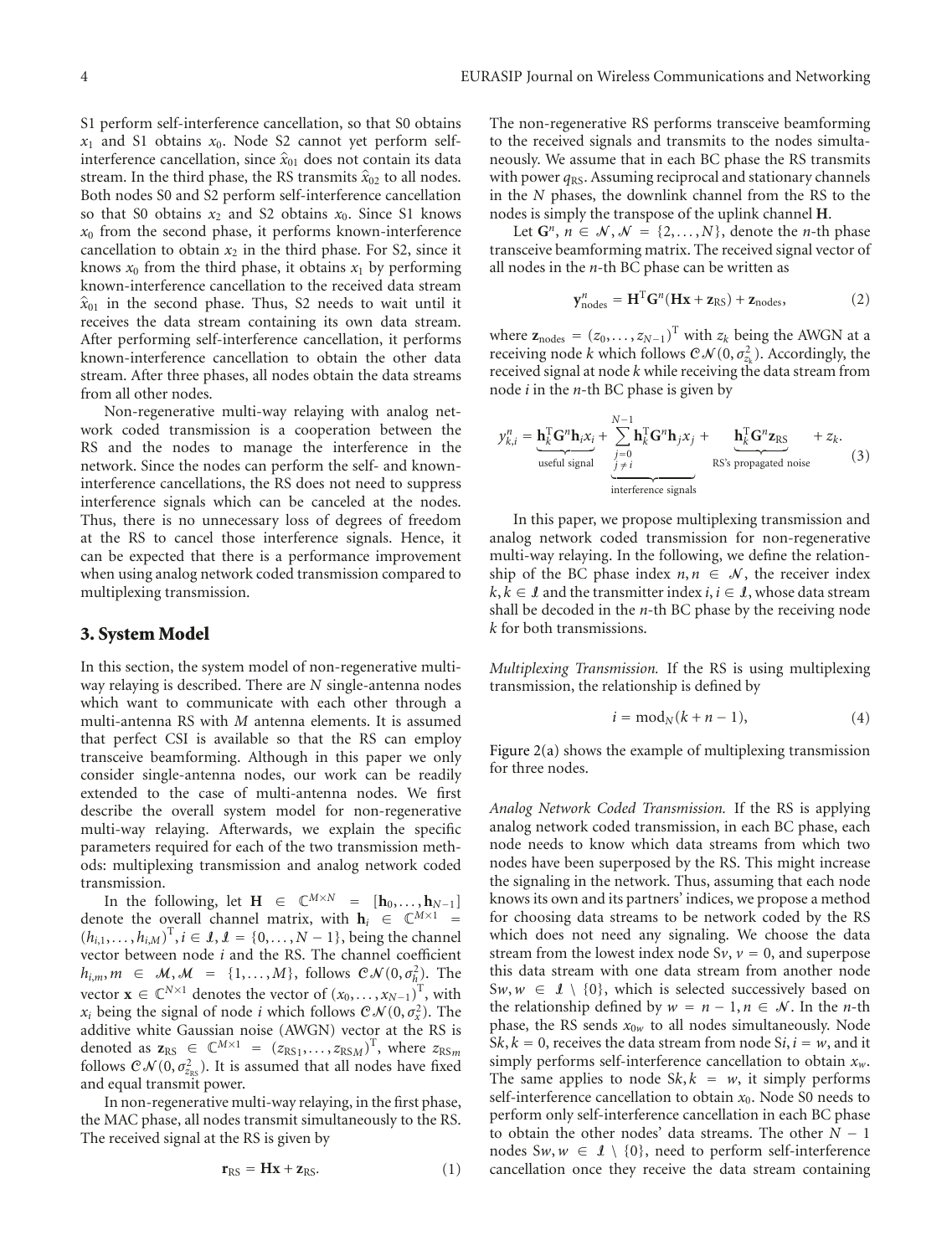their data stream to obtain  $x_0$  and, after knowing  $x_0$ , they perform known-interference cancellation by canceling  $x_0$ from each of the received data streams that are received in the ⎧nom each of the received data streams that are received in the<br>other BC phases. Therefore, the relationship can be written as

$$
i = \begin{cases} 0, & \text{for } k = n - 1, \\ n - 1, & \text{otherwise.} \end{cases} \tag{5}
$$

Figure 2(b) shows the example of analog network coded transmission for 3 nodes.

Even though  $x_0$  is transmitted  $N-1$  times to the nodes, it does not increase the information rate of  $x_0$  at the other  $N-1$ nodes. Once  $x_0$  is decoded and known by the nodes, there is no uncertainty of  $x_0$  in the other data streams.

The general rule for the superposition of two data streams in each BC phase is that we have to ensure that the data stream from each node has to be superposed at least once. For  $N = 3$ , assuming reciprocal and stationary channel in the *N* phases, there are three options which fulfill the general rule. The first one is as explained above, namely,  $\hat{x}_{01}$  and  $\hat{x}_{02}$ . The other two options are by superposing  $\hat{x}_{01}$ the general rule. The first one is as explained above, namely, *x*- $\hat{x}_{01}$  and  $\hat{x}_{02}$ . The other two options are by superposing  $\hat{x}_{01}$ the general rule. The first one is as explained above, namely,  $\hat{x}_{01}$  and  $\hat{x}_{02}$ . The other two options are by superposing  $\hat{x}_{01}$  and  $\hat{x}_{12}$  or by superposing  $\hat{x}_{12}$  and  $\hat{x}_{02}$ . For each of the possible superposition options, exchanging the superposed data streams to be transmitted in the BC phases will result in the same performance due to the assumption of the stationarity of the channel. The higher the *N*, the more options for superposing the data streams which fulfill the general rule.

#### **4. Achievable Sum Rate**

In this section, we explain the achievable sum rate of nonregenerative multi-way relaying. We define the achievable sum rate in the network as the sum of all the rates received at all the nodes. We begin this section with the definition of the Signal to Interference and Noise Ratio (SINR), which is needed to determine the achievable sum rate of non-regenerative multi-way relaying. Afterwards, the achievable sum rate expressions for two different cases, namely, asymmetric and symmetric traffic cases, are given.

*4.1. Signal to Interference and Noise Ratio.* In this section, we derive the SINR, first for multiplexing transmission and then for analog network coded transmission. For multiplexing transmission, given the received signal in (3), the SINR for the link between receive node S*k* and transmit node S*i* is given by

$$
\gamma_{\max_{k,i}}^{n} = \frac{S}{I_s + I_{os} + Z_{RS} + Z_k},
$$
\n(6)

with the useful signal power 

$$
S = E\left\{ \left| \mathbf{h}_{k}^{T} \mathbf{G}^{n} \mathbf{h}_{i} x_{i} \right|^{2} \right\} = \left| \mathbf{h}_{k}^{T} \mathbf{G}^{n} \mathbf{h}_{i} \right|^{2} \sigma_{x}^{2}, \tag{7}
$$

the self-interference power 

$$
I_{\rm s} = \mathbf{E} \left\{ \left| \mathbf{h}_{k}^{\rm T} \mathbf{G}^{n} \mathbf{h}_{k} x_{k} \right|^{2} \right\} = \left| \mathbf{h}_{k}^{\rm T} \mathbf{G}^{n} \mathbf{h}_{k} \right|^{2} \sigma_{x}^{2}, \tag{8}
$$

the other-stream interference power  $ce$ 

$$
I_{\text{os}} = \sum_{\substack{j=0 \ j \neq \{k,i\}}}^{N-1} E\bigg\{ \Big| \mathbf{h}_k^{\mathrm{T}} \mathbf{G}^n \mathbf{h}_j x_j \Big|^2 \bigg\} = \sum_{\substack{j=0 \ j \neq \{k,i\}}}^{N-1} \Big| \mathbf{h}_k^{\mathrm{T}} \mathbf{G}^n \mathbf{h}_j \Big|^2 \sigma_x^2, \quad (9)
$$

the RS's propagated noise power 

$$
Z_{\rm RS} = \mathrm{E}\left\{\left|\mathbf{h}_{k}^{\mathrm{T}}\mathbf{G}^{n}\mathbf{z}_{\rm RS}\right|^{2}\right\} = \left|\mathbf{h}_{k}^{\mathrm{T}}\mathbf{G}^{n}\right|^{2}\sigma_{z_{\rm RS}}^{2},\tag{10}
$$

and the receiving node *k*'s noise power

$$
Z_k = \mathbb{E}\left\{ |z_k|^2 \right\} = \sigma_{z_k}^2. \tag{11}
$$

In the *n*-th BC phase, node *k* may perform interference cancellation. It subtracts the a priori known self-interference as well as other-stream interference known from the previous BC phases. Once the nodes have decoded other nodes' data streams in the previous BC phases, they may use them to perform known-interference cancellation in a similar fashion to self-interference cancellation. With interference cancellation, the SINR  $\gamma_{k,i}^n$  for multiplexing transmission can be rewritten as

$$
\gamma_{k,i}^{n} = \frac{S}{I_{\text{notcanc}} + Z_{\text{RS}} + Z_k},\tag{12}
$$

where

$$
I_{\text{notcanc}} = \sum_{\substack{j=0 \ j \neq k}}^{N-1} \left| \mathbf{h}_k^{\text{T}} \mathbf{G}^n \mathbf{h}_j \right|^2 \sigma_x^2
$$
\n
$$
(13)
$$

is the interference power without self-interference and otherstream interference that have been decoded in the previous BC phases, with  $\mathcal{B} = \{b \mid b = \text{mod}_N (k + o - 1), \forall o, o = 0\}$  $\{2, \ldots, n-1\}$ , the set of the nodes whose data streams have been decoded in the previous BC phases.

When the RS is using analog network coded transmission, the SINR is given by

$$
\gamma_{\text{ANC}_{k,i}}^n = \frac{S}{I_{\text{sok}} + Z_{\text{RS}} + Z_k},\tag{14}
$$

where *I*sok is the interference at a receiving node *k* which can be either self-interference or known interference.

In each BC phase, the RS transmits  $x_{vw}$  which is a superposition of the data streams from nodes S*v* and S*w*. Both nodes S*v* and S*w* need to perform self-interference cancellation. In this case, the receiving node  $Sk, k = v$ , receives from node S*i*,  $i = w$ , and the receiving node S*k*,  $k =$ *w*, receives from node *Si*,  $i = v$ . Other nodes which know  $x_v$ from the previous BC phase can apply known-interference cancellation to obtain  $x_w$ . In this case, the receiving node Sk,  $k \neq v$ ,  $k \neq w$ , receives the data stream from node S*i*,  $i = w$ . Therefore,  $I_{sok}$  is either a self-interference power from (8) or a known-interference power given by 

$$
I_{k} = E\left\{ \left| \mathbf{h}_{k}^{T} \mathbf{G}^{n} \mathbf{h}_{\nu} x_{\nu} \right|^{2} \right\} = \left| \mathbf{h}_{k}^{T} \mathbf{G}^{n} \mathbf{h}_{\nu} \right|^{2} \sigma_{x}^{2}.
$$
 (15)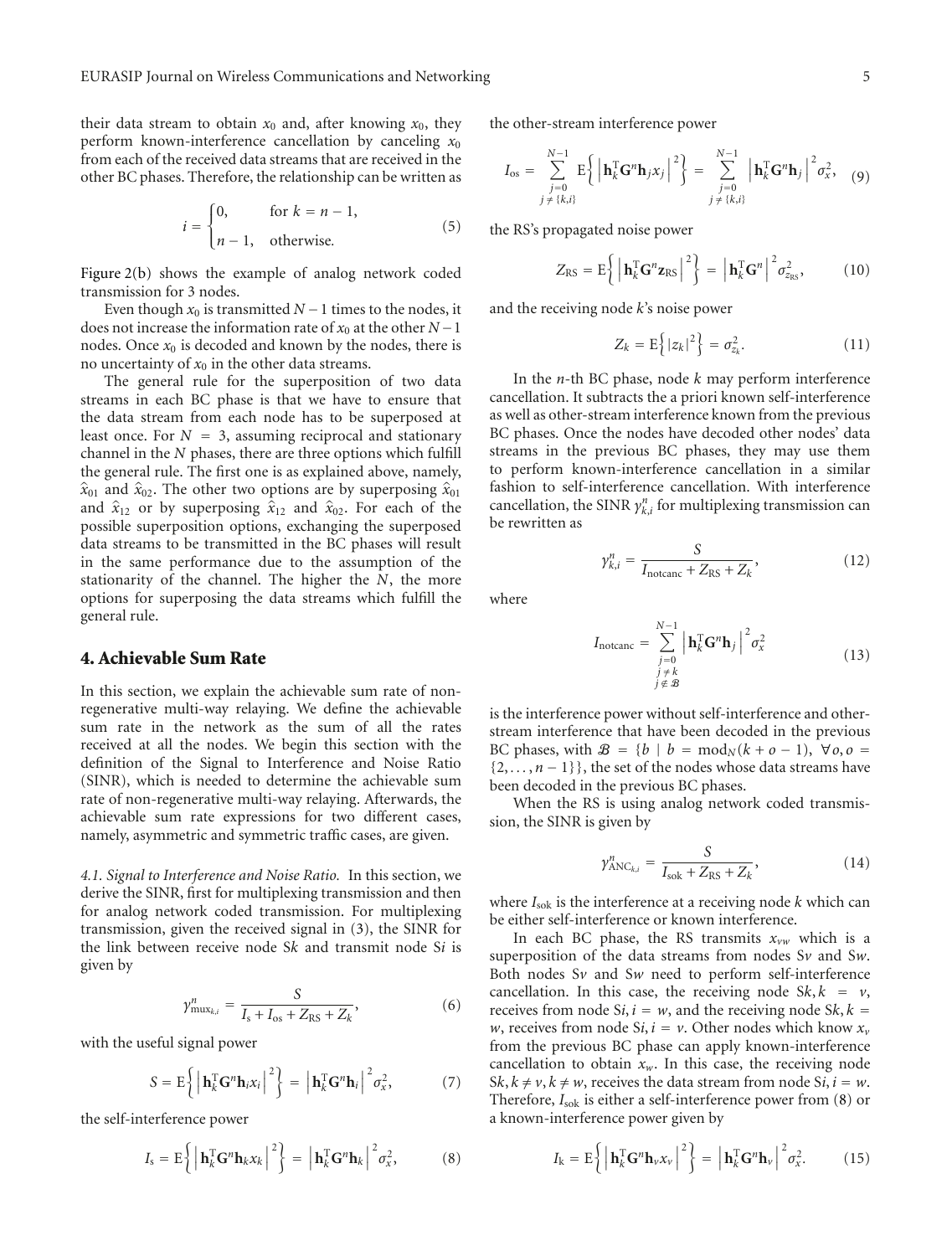Since *I*<sub>sok</sub> can and should be canceled at each node, the SINR  $\gamma_{k,i}^n$  for analog network coded transmission with self- and known-interference cancellation is given by

$$
\gamma_{k,i}^n = \frac{S}{Z_{\rm RS} + Z_k}.\tag{16}
$$

*4.2. Sum Rate for Asymmetric Traffic.* Given the SINR  $\gamma_{k,i}^n$  as in Section 4.1, the information rate when node  $k$  receives the data stream from node *i* is given by

$$
R_{k,i} = \log_2\left(1 + \gamma_{k,i}^n\right). \tag{17}
$$

Since all nodes transmit only once, each transmitting node *i* needs to ensure that its data stream can be decoded correctly by the other *N* − 1 receiving nodes  $k, k \in \mathcal{I} \setminus \{i\}$ . Thus, the information rate transmitted from node *i* is defined by the weakest link between node *<sup>i</sup>* and all other *<sup>N</sup>* <sup>−</sup> 1 receiving nodes  $k, k \in \mathcal{I} \setminus \{i\}$ , which can be written as

$$
R_i = \min_{k \in I \setminus \{i\}} R_{k,i} \tag{18}
$$

Finally, the achievable sum rate of non-regenerative multiway relaying is given by

$$
SR_{\text{asym}} = \frac{1}{N}(N-1)\sum_{i=0}^{N-1} R_i.
$$
 (19)

The factor  $N - 1$  is due to the fact that there are  $N - 1$ receiving nodes which receive the same data stream from a certain transmitting node *i*. The scaling factor 1*/N* is due to *N* channel uses for the overall *N* communication phases.

One note regarding the achievable sum rate with analog network coded transmission is that, by having (18) for transmitting node S*i*,  $i = v$ , we ensure that node S*v* transmits *xv* with the rate that can be decoded correctly by all other *N*−1 nodes. Thus, having decoded  $x<sub>v</sub>$  correctly, all other *N*−1 nodes can use it to perform known-interference cancellation in a similar fashion to their self-interference cancellation.

*4.3. Sum Rate for Symmetric Traffic.* In certain scenarios, there might be a requirement to have a symmetric traffic between all nodes. All nodes communicate with the same data rate defined by the minimum of  $R_i$ ,  $i \in \mathcal{I}$ . The achievable sum rate becomes

$$
SR_{\text{symm}} = \frac{1}{N}(N-1)N\left(\min_{i\in\mathcal{I}} R_i\right). \tag{20}
$$

#### **5. Transceive Beamforming**

In this section, the transceive beamforming employed at the RS is explained. It is assumed that the number of antennas at the RS is higher than or equal to the number of nodes, that is,  $M \geq N$ , since we will derive low complexity linear transceive beamforming algorithms to be employed at RS. In the first subsection, we explain the optimum transceive beamforming maximising the sum rate of non-regenerative multi-way relaying. The following two subsections explain suboptimum but practical transceive beamforming algorithms for both multiplexing and analog network coded transmission.

*5.1. Sum Rate Maximisation.* In this subsection, the optimum transceive beamforming maximising the sum rate of non-regenerative multi-way relaying for asymmetric traffic is addressed. It is valid for both multiplexing and analog network coded transmissions. Asymmetric traffic is considered since it provides higher sum rate than that symmetric traffic. The optimisation problem for finding the optimum transceive beamforming maximising the sum rate of nonregenerative multi-way relaying for asymmetric traffic can be written as

$$
\max_{\mathbf{G}^n} \quad \sum_{i} \sum_{k} R_{k,i} \tag{21}
$$
\n
$$
\text{s.t.} \quad \text{tr}\left\{\mathbf{G}^n \left(\mathbf{H}\mathbf{R}_{\mathbf{x}}\mathbf{H}^{\mathrm{H}} + \mathbf{R}_{\mathbf{z}_{\mathrm{RS}}}\right)\mathbf{G}^{n\mathrm{H}}\right\} = q_{\mathrm{RS}},
$$

where  $\mathbf{R}_{z_{RS}} = E\{z_{RS}z_{RS}^H\}$  is the covariance matrix of the RS's noise,  $\mathbf{R}_{\mathbf{x}} = \mathbf{E}\{\mathbf{x}\mathbf{x}^{\text{H}}\}$  is the covariance matrix of the transmitted signal and  $q_{RS}$  is the transmit power of the RS.

In this paper, we assume that the transmit power at all nodes is equal and fixed. In order to improve the sum rate, we can have the transmit power at the nodes as variables to be optimised subject to power constraint at each node. However, since there is only one MAC phase, we have to find the optimum transmit power at each node and, simultaneously, the transceive beamforming for all BC phase,  $G^n$ ,  $\forall n \in \mathcal{N}$ . This joint optimisation problem will further increase the computational effort.

The optimisation problem in (21) is nonconvex and it can be awkward and too complex to solve. Thus, in the following subsections we propose suboptimum but practical transceive beamforming algorithms for both multiplexing transmission and analog network coded transmission.

*5.2. Suboptimum Spatial Multiplexing Transceive Beamforming.* In this subsection, we explain the design of suboptimum Spatial Multiplexing Transceive Beamforming (SMTB) algorithms for multiplexing transmission. We decompose the *n*-th BC phase transceive beamforming **G***<sup>n</sup>* into receive beamforming **G**Rc, permutation matrix **Π***<sup>n</sup>* and transmit beamforming  $G_{Tx}$ ; that is,  $G^n = G_{Tx} \Pi^n G_{Rc}$ .

The receive beamforming is only needed to be computed once and can be used for all BC phases' transceive beamforming since there is only one MAC phase. In this paper, we assume reciprocal and stationary channels within the *N* phases. Therefore, the transmit beamforming should also be computed only once and can be used for all BC phases' transmission. Nevertheless, the transceive beamforming in each BC phase should be different from one BC phase to another, since the RS has to send different data streams to an intended node. In order to define which data stream should be transmitted by the RS to which node in the *n*-th BC phase, a permutation matrix is used.

The permutation matrix **Π***<sup>n</sup>* defines the relationship of receiving index *k*, the transmitting index *i*, and the corresponding phase index *n*. **Π***<sup>n</sup>* is given by the operation colperm( $\mathbf{I}_N$ ,  $(n - 1)$ ) with  $\mathbf{I}_N$ , an identity matrix of size *N*. colperm( $\mathbf{I}_N$ ,  $(n-1)$ ) permutes the columns of the identity matrix  $(n - 1)$  times circularly to the right. For example,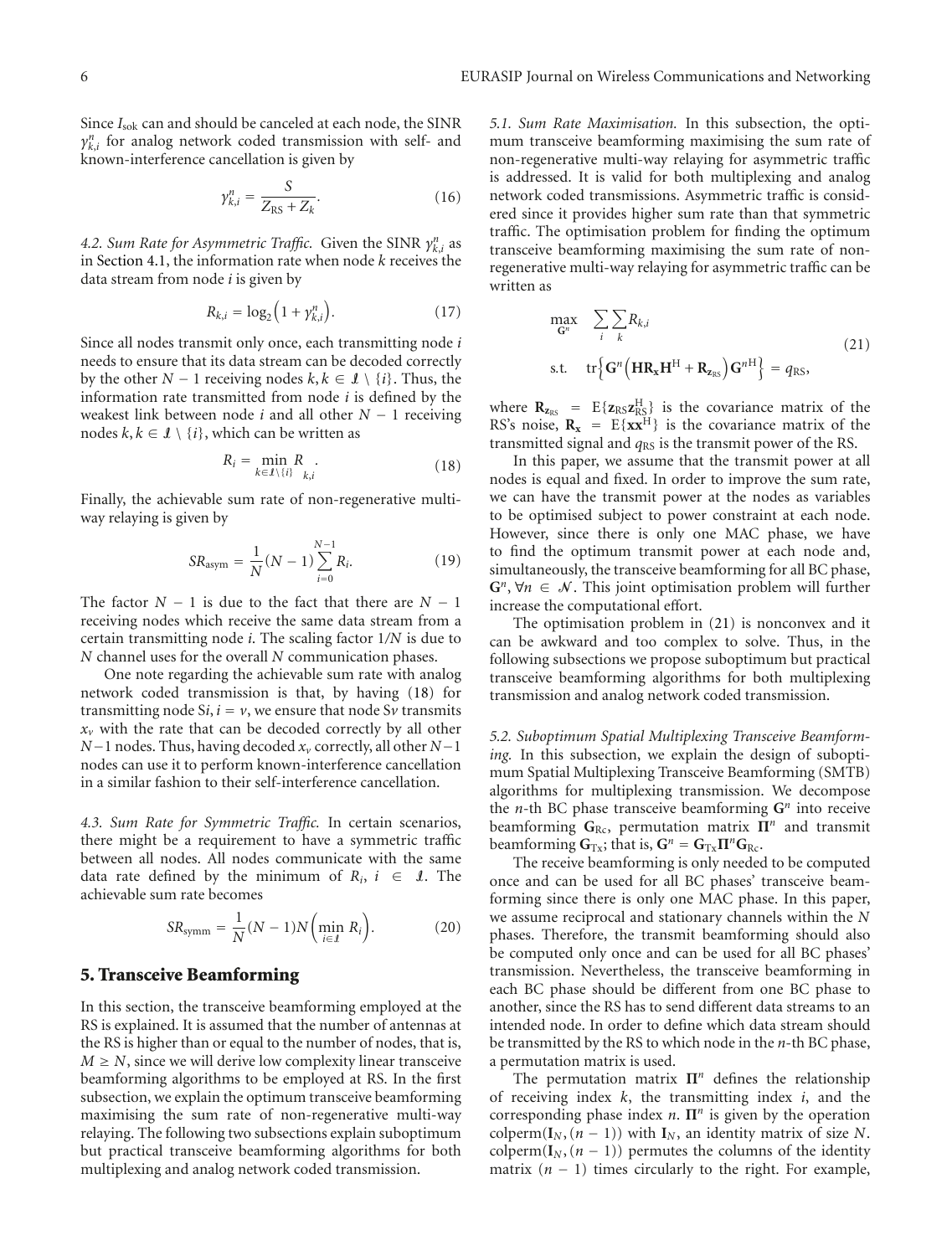EURASIP Journal on Wireless Communications and Netwo<br>for Figure 2(a), the permutation matrices  $\Pi^2 = \begin{pmatrix} 0 & 1 & 0 \\ 0 & 0 & 1 \\ 1 & 0 & 0 \end{pmatrix}$ for Figure 2(a), the permutation matrices  $\Pi^2 = \begin{pmatrix} 0 & 1 & 0 \\ 0 & 0 & 1 \\ 1 & 0 & 0 \end{pmatrix}$ <br>and  $\Pi^3 = \begin{pmatrix} 0 & 0 & 1 \\ 1 & 0 & 0 \\ 0 & 1 & 0 \end{pmatrix}$ . Regarding the receive and transmit beamforming, in this paper, we consider three different algorithms, namely ZF, MMSE and MSNR. Receive and transmit beamforming algorithms with those criteria have been derived in [8, 19] for the case of two-way relaying. The optimisation problem with those criteria for multi-way relaying can be written as in [8, 19]. Therefore, in this paper, we use the solution for receive and transmit beamforming from [8, 19] and extend them to suit non-regenerative multiway relaying by using the permutation matrix as explained above. In the following, we explain the receive and transmit beamforming for the three SMTB algorithms.

*5.2.1. Zero Forcing.* For multi-way relaying, the minimisation of mean square error subject to the zero forcing **constraint can be written as<br>**  $\min_{\mathbf{C}^n} \mathbf{E} \left\{ ||\mathbf{x} - \hat{\mathbf{x}}||^2 \right\}$ 

nt can be written as  
\n
$$
\min_{\mathbf{G}^{n}} \mathbf{E} \{ ||\mathbf{x} - \hat{\mathbf{x}}||^{2} \}
$$
\ns.t. 
$$
\text{tr} \{ \mathbf{G}^{n} (\mathbf{H} \mathbf{R}_{\mathbf{x}} \mathbf{H}^{H} + \mathbf{R}_{\mathbf{z}_{RS}}) \mathbf{G}^{nH} \} = q_{RS},
$$
\n
$$
\mathbf{x} = \hat{\mathbf{x}}, \quad \text{if } \mathbf{z}_{RS} = \mathbf{0}, \quad \mathbf{z}_{nodes} = \mathbf{0}.
$$
\n(22)

The same formulation as in (22) can also be found in [8, 19] for the case of one-way and two-way relaying. In [8, 19] the solution of such a problem is derived.

Using the result from [8, 19], the ZF receive beamforming for multi-way relaying is given by

$$
\mathbf{G}_{Rc} = \left(\mathbf{H}^{H} \mathbf{R}_{\mathbf{z}_{RS}}^{-1} \mathbf{H}\right)^{-1} \mathbf{H}^{H} \mathbf{R}_{\mathbf{z}_{RS}}^{-1}
$$
(23)

and the ZF transmit beamforming is given by

$$
\mathbf{G}_{\mathrm{Tx}} = \frac{1}{p_{\mathrm{ZF}}} \mathbf{H}^* \left( \mathbf{H}^{\mathrm{T}} \mathbf{H}^* \right)^{-1},\tag{24}
$$

with

$$
p_{ZF} \t{p_{ZF}} \t{25}
$$
\n
$$
p_{ZF} = \sqrt{\frac{\text{tr}\left\{ \left( \mathbf{H}^H \mathbf{Y}_{Rc}^{-1} \mathbf{H} \right)^{-1} \left( \mathbf{H}^T \mathbf{H}^* \right)^{-1} \right\}}{q_{RS}}}
$$
\n(25)

and

$$
\Upsilon_{Rc} = HR_xH^H + R_{z_{RS}} \tag{26}
$$

*5.2.2. Minimum Mean Square Error.* For multi-way relaying, the minimisation of mean square error can be written as<br>  $\min_{\mathbf{C}^n} \mathbb{E}\left\{\|\mathbf{x} - \hat{\mathbf{x}}\|^2\right\}$ 

$$
\min_{\mathbf{G}^n} \quad \mathbf{E}\left\{||\mathbf{x} - \hat{\mathbf{x}}||^2\right\}
$$
\n
$$
\text{s.t.} \quad \text{tr}\left\{\mathbf{G}^n \left(\mathbf{H}\mathbf{R}_{\mathbf{x}}\mathbf{H}^{\mathrm{H}} + \mathbf{R}_{\mathbf{z}_{\mathrm{RS}}}\right)\mathbf{G}^{n\mathrm{H}}\right\} = q_{\mathrm{RS}}.
$$
\n(27)

The same formulation as in (27) can also be found in [8, 19] for the case of one-way and two-way relaying. Using the result from [8, 19], the MMSE receive beamforming for multi-way relaying is given by

$$
\mathbf{G}_{\text{Rc}} = \mathbf{R}_{\mathbf{x}} \mathbf{H}^{\text{H}} \mathbf{\Upsilon}_{\text{Rc}}^{-1},\tag{28}
$$

and the MMSE transmit beamforming is given by

$$
\mathbf{G}_{\mathrm{Tx}} = \frac{1}{p_{\mathrm{MMSE}}} \mathbf{\Upsilon}_{\mathrm{Tx}}^{-1} \mathbf{H}^*,\tag{29}
$$

with

$$
p_{\text{MMSE}} = \sqrt{\frac{\text{tr}\left\{\mathbf{H}\mathbf{R}_{\mathbf{x}}\mathbf{H}^{\text{T}}\mathbf{Y}_{\text{Tx}}^{-2}\mathbf{H}^*\mathbf{R}_{\mathbf{x}}\mathbf{H}^{\text{H}}\mathbf{Y}_{\text{RC}}^{-1}\right\}}{q_{\text{RS}}}}
$$
(30)

and

$$
\mathbf{Y}_{\text{Tx}} = \mathbf{H}^* \mathbf{H}^{\text{T}} + \frac{\text{tr}\{\mathbf{R}_{\text{Znodes}}\}}{q_{\text{RS}}} \mathbf{I}_M \tag{31}
$$

where  $\mathbf{R}_{z_{\text{nodes}}} = E\{\mathbf{z}_{\text{nodes}}\mathbf{z}_{\text{nodes}}^H\}$  is the covariance matrix of the noise vector of all nodes.

*5.2.3. Maximisation of Signal to Noise Ratio.* For multi-way relaying, the maximisation of the signal to noise ratio can be written as  $\mathbf{x} - \hat{\mathbf{x}}$ 

$$
\min_{\mathbf{G}^n} \quad \frac{\left| \mathbf{E}\{\mathbf{x} - \hat{\mathbf{x}}\} \right|^2}{\left\| \mathbf{E}\{\mathbf{x}\} \right\|_2^2 \mathbf{E} \left\{ \left\| \mathbf{H}^T \mathbf{G}^n \mathbf{z}_{\text{RS}} + \mathbf{z}_{\text{nodes}} \right\|^2 \right\}} \quad (32)
$$
\ns.t.

\n
$$
\text{tr} \left\{ \mathbf{G}^n \left( \mathbf{H} \mathbf{R}_{\mathbf{x}} \mathbf{H}^H + \mathbf{R}_{\mathbf{z}_{\text{RS}}} \right) \mathbf{G}^{nH} \right\} = q_{\text{RS}}.
$$

The same optimisation problem for two-way relaying can be found in [8].

Using the result from [8], the MSNR receive beamforming for multi-way relaying is given by

$$
\mathbf{G}_{\text{Rc}} = \mathbf{R}_{\mathbf{x}} \mathbf{H}^{\text{H}} \mathbf{\Upsilon}_{\text{Rc}}^{-1},\tag{33}
$$

and the MSNR transmit beamforming is given by

$$
\mathbf{G}_{\mathrm{Tx}} = \frac{1}{p_{\mathrm{MSNR}}} \mathbf{H}^*,\tag{34}
$$

with

$$
p_{\text{MSNR}} = \sqrt{\frac{\text{tr}\left\{\mathbf{H}^* \mathbf{R}_{\mathbf{x}} \mathbf{H}^H \mathbf{Y}_{\text{Rc}}^{-1} \mathbf{H} \mathbf{R}_{\mathbf{x}} \mathbf{H}^T\right\}}{q_{\text{RS}}}}.
$$
(35)

*5.3. Suboptimum Analog Network Coding Transceive Beamforming.* In this subsection, the design of Analog Network Coding Transceive Beamforming (ANCTB) for nonregenerative multi-way relaying is explained. In order to superpose two data streams out of *N* data streams, the RS has to separate the two data streams from the other received data streams. The superposed data stream needs to be transmitted simultaneously to *N* nodes. Therefore, we specially design ANCTB to implement analog network coding in nonregenerative multi-way relaying. The proposed ANCTB can be interpreted as a Physical Layer Network Coding (PLNC) for non-regenerative multi-way relaying, where the network coding is performed via beamforming. Thus, the RS does not need to know the modulation constellation and coding which are used by the nodes. This is the difference of the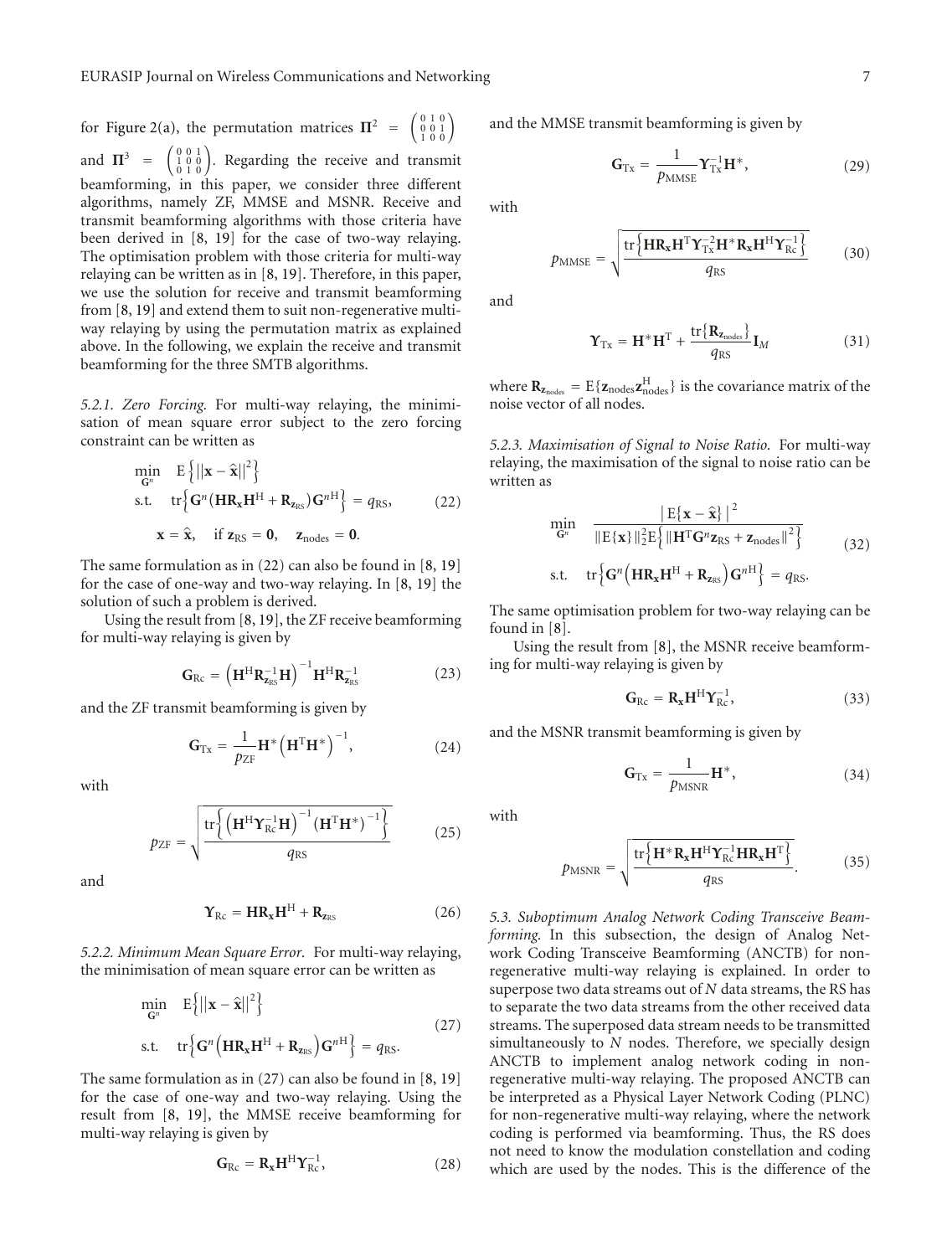proposed beamforming-based PLNC to the PLNC proposed for two-way relaying in [6, 31].

The *n*-th BC phase transceive beamforming of ANCTB is decoupled into receive and transmit beamforming. The receive beamforming of ANCTB is basically performing the PLNC by separating two data streams  $x_v$  and  $x_w$ from the other data streams and superposing them. The receive beamforming is designed based on the ZF Block Diagonalization (ZFBD), which has been proposed in [32] for downlink spatial multiplexing transmit beamforming. Firstly, we use ZFBD to compute the equivalent channel of the two nodes whose data streams will be superposed by the RS. Secondly, we compute the receive beamforming based on the equivalent channel. The superposed data stream needs to be transmitted simultaneously to *N* nodes. Therefore, we design the transmit beamforming for ANCTB in the same way as designing single-group multicast beamforming. Since we consider reciprocal and stationary channel, the multicast transmit beamforming needs only to be computed once. In the following, we explain the equivalent channel to be used for computing the receive beamforming. Afterwards, the two subsections explain the ANCTB algorithms, that is, Matched Filter and Semidefinite Relaxation, respectively.

*Equivalent Channel for Receive Beamforming.* In the *n*-th *Equivalent Channel for Receive Beamforming.* In the *n*-th phase, let  $\mathbf{H}_{vw_n}^{\mathrm{T}} \in \mathbb{C}^{2 \times M}$  and  $\widetilde{\mathbf{H}}_{vw_n}^{\mathrm{T}} \in \mathbb{C}^{(N-2) \times M}$  denote the channel matrix of two nodes S*v* and S*w* and the channel matrix of the other *N* − 2 nodes, respectively. Given the<br>
singular value decomposition<br>  $\tilde{\mathbf{H}}_{v w_n}^{\mathrm{T}} = \tilde{\mathbf{U}}^n \tilde{\mathbf{S}}^n [\tilde{\mathbf{V}}^{(1)^n}, \tilde{\mathbf{V}}^{(0)^n}],$  (36)  $\widetilde{\mathbf{H}}_{v w_n}^{\rm T} = \widetilde{\mathbf{U}}^n \widetilde{\mathbf{S}}^n$ 

composition  
\n
$$
\widetilde{\mathbf{H}}_{v_{W_n}}^{\mathrm{T}} = \widetilde{\mathbf{U}}^n \widetilde{\mathbf{S}}^n \left[ \widetilde{\mathbf{V}}^{(1)^n}, \widetilde{\mathbf{V}}^{(0)^n} \right],\tag{36}
$$

we compute the equivalent channel matrix of the two nodes *Sv* and *Sw*, **H**<sup>(eq)<sup>*n*</sup> ∈  $\mathbb{C}^{2\times(N-\tilde{r})}$  = **H**<sup>T</sup><sub>*vw<sub>n</sub></sub></sub>*  $\widetilde{V}^{(0)^n}$ *, which assures that the interference signals from the other <i>N* − 2 nodes are suppressed. The matrix  $\widetilde{V}^{(0)^n}$  ∈  $\mathbb{C}^{M\times(N-\tilde$ that the interference signals from the other *N* − 2 nodes are suppressed. The matrix  $\tilde{V}^{(0)^n} \in \mathbb{C}^{M \times (N-\tilde{r})}$  contains the right singular vectors of  $\tilde{H}^T_{\nu\nu_n}$ , with  $\tilde{r}$  denoting the rank of matr suppressed. The matrix  $\widetilde{\mathbf{V}}^{(0)^n} \in \mathbb{C}^{M \times (N - \widetilde{r})}$  contains the right singular vectors of  $\widetilde{\mathbf{H}}_{\nu w}^T$ , with  $\widetilde{r}$  denoting the rank of matrix  $\widetilde{\mathbf{H}}_{vw}^{\mathrm{T}}$ .

*5.3.1. Matched Filter.* Having the equivalent channel for the two data streams to be superposed, for Matched Filter (MF), we first perform a receive matched filtering to improve the received signal level. Afterwards, we superpose both data streams by simply adding both matched filtered signals which can be expressed by multiplying the matched filtered signals with a vector of ones. Thus, the MF receive beamforming can be written as

$$
\mathbf{m}_{\text{Rc}}^{n} = \mathbf{H}^{(\text{eq})^{n}} \mathbf{1}_{2} \tag{37}
$$

with  $\mathbf{1}_2 = [1, 1]^T$ .

In order to transmit to all nodes, we need singlegroup multicast beamforming. Low complexity transmit beamforming algorithms for single-group multicast are treated in [33]. It is shown in [33] that the MF outperforms other linear single-group multicast transmit beamforming, for example, ZF and MMSE. Therefore, we consider the MF for the transmit beamforming given by

$$
\mathbf{m}_{\mathrm{Tx}} = \mathbf{H}^* \mathbf{1}_N. \tag{38}
$$

*5.3.2. Semidefinite Relaxation.* Since in multi-way relaying all nodes want to communicate with each other, we propose a fair transceive beamforming, Semidefinite Relaxation (SDR). The receive beamforming of SDR tries to balance the signal to noise ratios (SNRs) between the two nodes whose data streams are going to be superposed. Therefore, we need to maximise the minimum SNR between the two nodes based on the equivalent channel. This optimisation problem can be written as

$$
\max_{\mathbf{m}_{\text{RC}}^n} \quad \min_{i \in \{\nu, w\}} \left\{ \left| \frac{\mathbf{m}_{\text{RC}}^n \mathbf{h}_i^{(\text{eq})^n}}{\sigma_{z_{\text{RS}}}^2} \right|^2 \right\} \tag{39}
$$
\n
$$
\text{s.t.} \quad \left| \left| \mathbf{m}_{\text{RC}}^n \right| \right|_2^2 \le 1,
$$

which leads to a fair receive beamforming with  $h_i^{(eq)^n}$  being the equivalent channel of node S*i* whose data stream is going to be superposed. Such an optimisation problem is proved to be NP-hard in [34]. Nonetheless, such nonconvex quadratically constrained quadratic program can be approximately solved using SDR techniques. Some works have used SDR techniques for approximately solving maxmin SNR problems, for example, [34] for single-group multicast and [35] for multigroup multicast, where [34] is a special case of [35] when the number of groups is one. As in [34], we rewrite the problem into a semidefinite program and make a relaxation by dropping the rank-one constraint. As a consequence, the solution might be higher rank [34]. However, good approximate solutions can be obtained using randomisation techniques as in [34]. Bounds on the approximation error of the SDR techniques have been developed in [36], which was motivated by the work in [34].

Having  $\mathbf{X} = \mathbf{m}_{\text{Rc}}^n$ <sup>H</sup> $\mathbf{m}_{\text{Rc}}^n$  and  $\mathbf{Q}_i = \mathbf{h}_i^{(\text{eq})^n} \mathbf{h}_i^{(\text{eq})^n}$  $\frac{H}{\sigma_{z_{\text{RS}}}^2}$ , and using semidefinite relaxation, we can rewrite (39) into

$$
\max_{\mathbf{X}} \min_{i \in \{y, w\}} \text{tr}\{(\mathbf{XQ}_i)\}
$$
\n
$$
\text{s.t.} \quad \text{tr}\{\mathbf{X}\} = 1,\tag{40}
$$
\n
$$
\mathbf{X} \geq \mathbf{0}.
$$

After introducing slack variables and rewriting (40) as in [34], we find the approximate solution of (39) using SeDuMi [37].

For SDR transmit beamforming, we consider a fair transmit beamforming which solves the optimisation problem of maximising the minimum SNR of

$$
\max_{\mathbf{m}_{\text{Tx}}} \quad \min_{k \in \mathcal{I}} \left\{ \left| \frac{\mathbf{m}_{\text{Tx}} \mathbf{h}_k^{\text{T}}}{\sigma_{z_k}^2} \right|^2 \right\} \n\text{s.t.} \quad \|\mathbf{m}_{\text{Tx}}\|_2^2 \le 1.
$$
\n(41)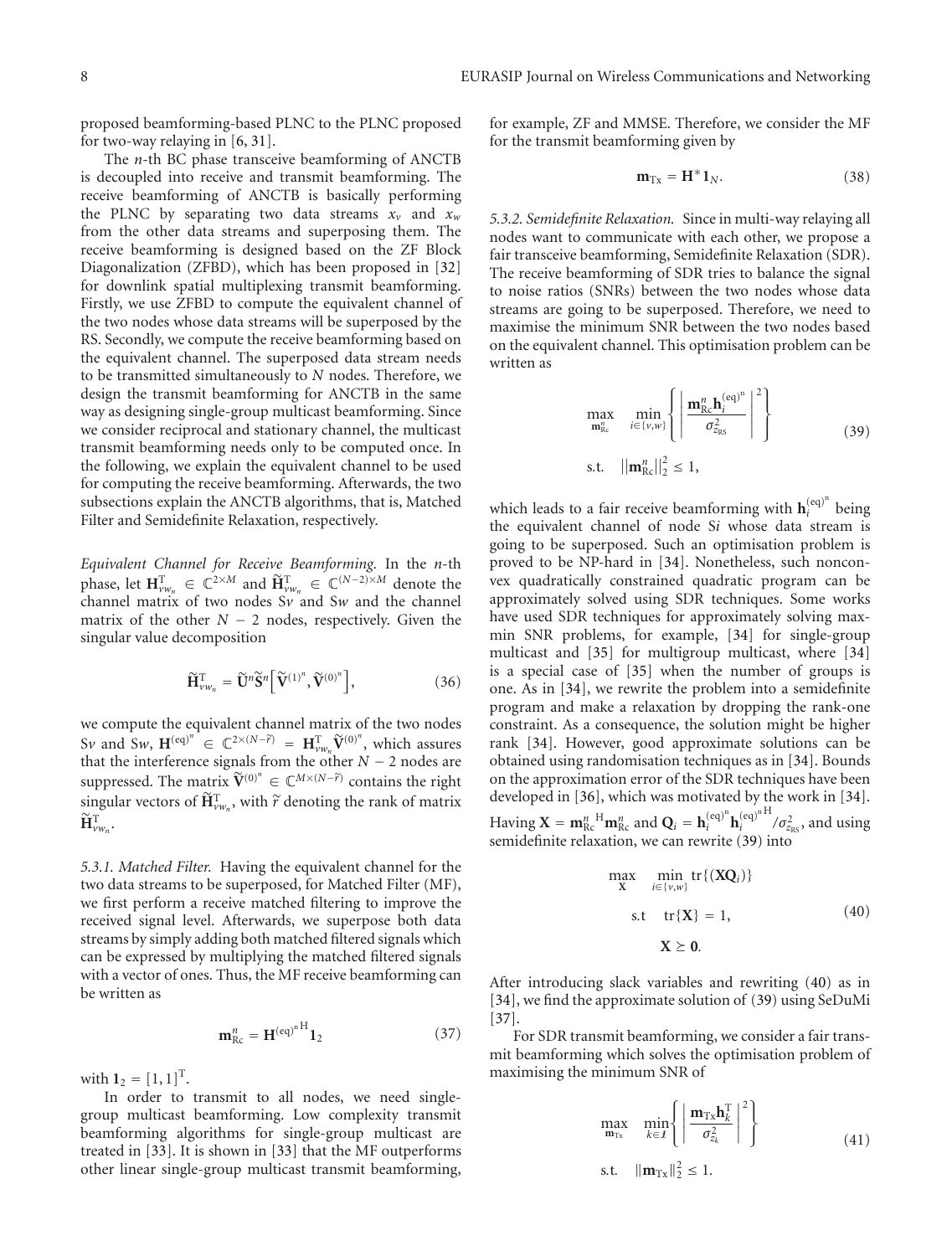Similar to (39), (41) can be approximately solved with semidefinite relaxation techniques using a solver such as SeDuMi [37].

As mentioned before, the *n*-th BC phase ANCTB is decoupled into receive beamforming and transmit beamforming. The ANCTB receive beamforming matrix in the *n*-<br>th phase is given by<br> $G_{\text{Rc}}^n = \left[ \tilde{\mathbf{V}}^{(0)^n} \mathbf{m}_{\text{Rc}}^n \right]^T$ , (42) th phase is given by

$$
\mathbf{G}_{\text{Rc}}^{n} = \left[ \widetilde{\mathbf{V}}^{(0)^{n}} \mathbf{m}_{\text{Rc}}^{n} \right]^{T}, \tag{42}
$$

and the ANCTB transmit beamforming in the *n*-th phase is given by

$$
\mathbf{G}_{\mathrm{Tx}} = [\mathbf{m}_{\mathrm{Tx}}] \mathbf{\Gamma}^{1/2} \tag{43}
$$

with the power loading matrix **Γ** ∈ ℝ<sub>+</sub> given by

$$
In F In In
$$
  
2. A  
3. A  
3. A  
3. A  
5. A  
44  
5. A  
5. A  
5. A  
5. A  
6. A  
7. B  
7. B  
8. A  
9. B  
9. A  
9. B  
10. A  
10. A  
10. A

where the modulus operator  $|\cdot|$  is assumed to be applied element wise and the mean function returns the mean of a vector. In order to satisfy the transmit power constraint at vector. In order to satisfy the transmit power const<br>the RS, a normalisation factor  $\beta \in \mathbb{R}_+$  is needed with

$$
\beta, \text{ a normalisation factor } \beta \in \mathbb{R}_+ \text{ is needed with}
$$
\n
$$
\beta = \sqrt{\frac{q_{\text{RS}}}{\text{tr}\left(\mathbf{G}_{\text{Tx}}\mathbf{G}_{\text{RC}}^n(\mathbf{H}\mathbf{R}_{\mathbf{x}}\mathbf{H}^{\text{H}} + \mathbf{R}_{\text{Z}_{\text{RS}}})\mathbf{G}_{\text{RC}}^{n^{\text{H}}}\mathbf{G}_{\text{Tx}}^{\text{H}}\right)}}.
$$
\n(45)

Finally, the ANCTB is given by

$$
\mathbf{G}^n = \beta \mathbf{G}_{\mathrm{Tx}} \mathbf{G}_{\mathrm{Rc}}^n. \tag{46}
$$

#### **6. Performance Analysis**

In this section, we analyse the sum rate performance of nonregenerative multi-way relaying in a scenario where  $N =$ 3 single-antenna nodes communicate to each other with the help of a non-regenerative RS with  $M = 3$  antenna elements. We set  $q_{RS} = 1, \sigma_{z_{RS}}^2 = \sigma_{z_k}^2 = 1$ , for all  $k, k \in \mathcal{L}$ and  $\sigma_x^2 = 1$ . We use an i.i.d. Rayleigh channel and set the SNR equal to the channel gain. We assume reciprocal and stationary channels within *N* communication phases. We start by analysing the case of multiplexing transmission with SMTB for the symmetric and asymmetric traffic cases. We then compare the analog network coded transmission with multiplexing transmission for the case of asymmetric traffic.

Figure 3 shows the sum rate performance for the symmetric traffic case of multiplexing transmission with SMTB as a function of SNR in dB. MMSE outperforms ZF and MSNR as expected. However, to compute the transmit beamforming, MMSE needs the information of the noise variance at the nodes which increases the signaling effort in the network. In the high-SNR region, ZF converges to MMSE, while, in the low-SNR region, MSNR converges to MMSE. If the RS applies ZF transceive beamforming, there is no performance improvement even if the nodes apply interference cancellation. This is due to the fact that the interference has been canceled already at the RS. MMSE is able to obtain a slight performance improvement if interference cancellation is applied at the nodes. The highest



Without interference cancellation With interference cancellation

FIGURE 3: Sum rate performance of three-way relaying for multiplexing transmission with SMTB and symmetric traffic.



With interference cancellation

FIGURE 4: Sum rate performance of three-way relaying for multiplexing transmission with SMTB and asymmetric traffic.

performance improvement due to interference cancellation at the nodes is obtained when the RS uses MSNR. MSNR does not manage the interference, thus, if the nodes are able to perform interference cancellation, the performance is significantly improved.

Figure 4 shows the sum rate performance for the asymmetric traffic case of multiplexing transmission with SMTB. It can be seen that the sum rate performance is higher than in the symmetric traffic case. This is due to the fact that in the symmetric traffic we take the worst link as the one which defines the overall rate. Once again, as expected,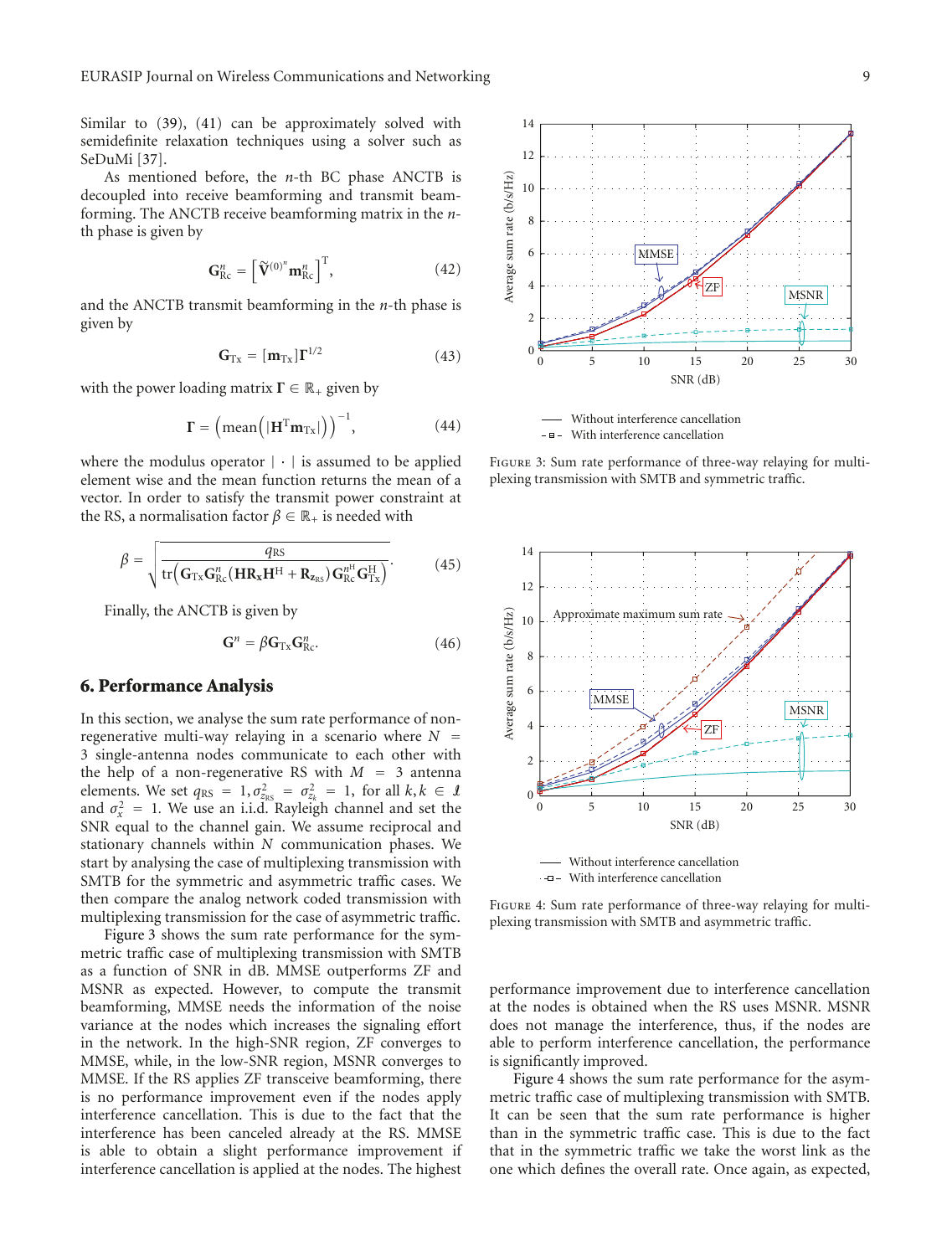

Figure 5: Sum rate performance of three-way relaying with asymmetric traffic: SMTB versus ANCTB.

MMSE performs the best and ZF converges to MMSE in the high-SNR region and MSNR converges to MMSE in the low-SNR region. The performance gain for both MMSE and MSNR when the nodes apply interference cancellation is higher than in symmetric traffic case. Furthermore, a curve termed approximate maximum sum rate is shown in Figure 4. For that curve, the maximisation of the sum rate in (21) is solved numerically using fmincon from MATLAB to provide an approximated maximum sum rate of multiplexing transmission. Since the problem in (21) is nonconvex, fmincon only guarantees a locally optimum solution. Moreover, the solution depends on the chosen starting point. In this paper, we use the values of MMSE transceive beamforming as the starting point. As can be seen, there is a gap between the approximated maximum sum rate and the suboptimum transceive beamforming algorithms. Despite the performance gap, the suboptimum transceive beamforming algorithms are easier to be implemented, and thus, are practically interesting.

Figure 5 shows the sum rate performance comparison of multiplexing transmission and analog network coded transmission for the asymmetric traffic case. It can be seen that the analog network coded transmission with ANCTB outperforms multiplexing transmission with SMTB, which shows the benefit of beamforming-based PLNC for nonregenerative multi-way relaying. The ANCTB SDR outperforms ANCTB MF with the penalty of having higher computational complexity to find the solution of the optimisation problem. Moreover, ANCTB SDR needs feedback channels to obtain the information of the noise variance of the nodes to compute the transmit beamforming.

In this paper, we propose a method to superpose two data streams out of *N* data streams which does not need any signaling in the network. The corresponding curves are

indicated by ANCTB: MF and ANCTB: SDR. In Section 3, we addressed the general rule for the superposition of the two data streams for analog network coded transmission. We also provided the possible superposition options for  $N = 3$ . In Figure 5, we provide the curves ANCTB: MF opt and ANCTB: SDR opt, where the RS searches the optimum superposition among all possible options. It can be seen that, in the case of  $N = 3$ , the performance of the proposed suboptimum superposition method is not far away from the optimum one, especially in the case of fair transceive beamforming ANCTB-SDR and/or in the low-SNR region. Therefore, the suboptimum method offers a good trade off between the performance and the required signaling in the network.

In this paper, we assume that  $M \geq N$  and an i.i.d. channel, and, therefore, the proposed suboptimum algorithms works well. If  $M < N$  and/or when there are channel correlations, one can expect a performance degradation. We also assume that perfect CSI is available so that the RS is able to perform transceive beamforming. However, in order to obtain the CSI, there are additional resources needed for the RS and the nodes to estimate the channels. It is still an open issue on how to obtain the CSI at the RS and at all the nodes for non-regenerative multi-way relaying. One approach that can be used is to extend the channel estimation methods for non-regenerative two-way relaying in [38, 39].

### **7. Conclusion**

In this paper, we propose non-regenerative multi-way relaying where a multi-antenna non-regenerative RS assists N nodes to communicate to each other. The number of communication phases is equal to the number of nodes, N. Two transmission methods are proposed to be applied at the RS, namely, multiplexing transmission and analog network coded transmission. Optimum transceive beamforming maximising the sum rate is addressed. Due to the nonconvexity of the optimisation problem, suboptimum but practical transceive beamforming are proposed, namely, ZF, MMSE, and MSNR for multiplexing transmission, and MF and SDR for analog network coded transmission. It is shown that analog network coded transmission with ANCTB outperforms multiplexing transmission with SMTB, which shows the benefit of beamforming-based PLNC for non-regenerative multi-way relaying.

#### **Acknowledgments**

The work of Aditya U. T. Amah is supported by the "Excellence Initiative" of the German Federal and State Governments and the Graduate School of Computational Engineering, Technische Universitat Darmstadt. The authors ¨ would like to thank the anonymous reviewers whose review comments were very helpful in improving the quality of this paper. Some parts of this paper have been presented at the IEEE PIMRC 2009, Tokyo, Japan, and at the IEEE WCNC 2010, Sydney, Australia.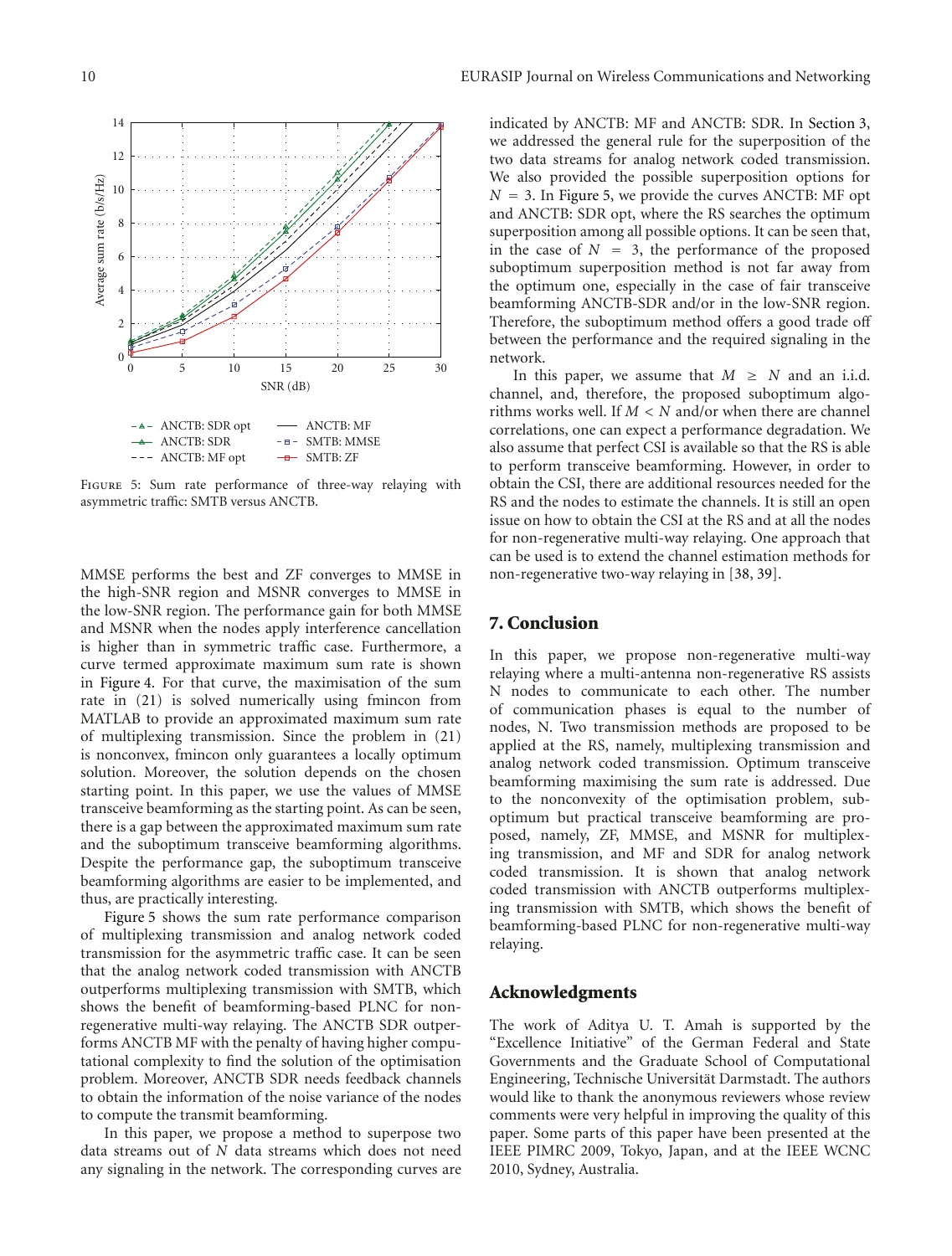#### **References**

- [1] C. E. Shannon, "Two-way communication channels," in *Proceedings of the 4th Berkeley Symposium on Mathematical Statistics and Probability*, vol. 1, pp. 611–644, 1961.
- [2] B. Rankov and A. Wittneben, "Spectral efficient protocols for half-duplex fading relay channels," *IEEE Journal on Selected Areas in Communications*, vol. 25, no. 2, pp. 379–389, 2007.
- [3] S. Katti, S. Gollakota, and D. Katabi, "Embracing wireless interference: analog network coding," in *Proceedings of the ACM Special Interest Group on Data Communication (SIG-COMM '07)*, pp. 397–408, Kyoto, Japan, 2007.
- [4] P. Popovski and H. Yomo, "Wireless network coding by amplify-and-forward for bi-directional traffic flows," *IEEE Communications Letters*, vol. 11, no. 1, pp. 16–18, 2007.
- [5] P. Popovski and H. Yomo, "The anti-packets can increase the achievable throughput of a wireless multi-hop network," in *Proceedings of the IEEE International Conference on Communications*, vol. 9, pp. 3885–3890, Istanbul, Turkey, 2006.
- [6] S. Zhang, S. C. Liew, and P. P. Lam, "Physical-layer network coding," in *Proceedings of the 12th Annual International Conference on Mobile Computing and Networking (MOBI-COM '06)*, pp. 358–365, Los Angeles, Calif, USA, September 2006.
- [7] T. Oechtering, Spectrally efficient bidirectional decode-and*forward relaying for wireless networks*, Ph.D. dissertation, TU Berlin, Berlin, Germany, 2007.
- [8] T. Unger, *Multi-antenna two-hop relaying for bi-directional transmission in wireless communication systems*, Ph.D. dissertation, TU Darmstadt, Darmstadt, Germany, 2009.
- [9] S. Katti, H. Rahul, W. Hu, D. Katabi, M. Medard, and J. Crowcroft, "XORs in the air: practical wireless network coding," *IEEE/ACM Transactions on Networking*, vol. 16, no. 3, pp. 497–510, 2008.
- [10] Y. Wu, P. A. Chou, and S.-Y. Kung, "Information exchange in wireless networks with network coding and physicallayer broadcast," Tech. Rep. MSR-TR-2004-78, Microsoft, 2004.
- [11] P. Larsson, N. Johansson, and K.-E. Sunell, "Coded bidirectional relaying," in *Proceedings of the 5th Scandinavian Workshop on Ad Hoc Networks*, Stockholm, Sweden, May 2005.
- [12] R. Ahlswede, N. Cai, S.-Y. R. Li, and R. W. Yeung, "Network" information flow," *IEEE Transactions on Information Theory*, vol. 46, no. 4, pp. 1204–1216, 2000.
- [13] S. Simoens, J. Vidal, and O. Muñoz, "Compress-and-forward cooperative relaying in MIMO-OFDM systems," in *Proceedings of the IEEE Workshop on Signal Processing Advances in Wireless Communications (SPAWC '06)*, pp. 1–5, Cannes, France, 2006.
- [14] E. Biglieri, R. Calderbank, A. Constantinides, A. Goldsmith, and H. V. Poor, *MIMO Wireless Communication*, Cambridge University Press, Cambridge, UK, 2007.
- [15] D. Tse and P. Viswanath, *Fundamentals of Wireless Communication*, Cambridge University Press, Cambridge, UK, 2005.
- [16] I. Hammerström, M. Kuhn, C. Eşli, J. Zhao, A. Wittneben, and G. Bauch, "MIMO two-way relaying with transmit CSI at the relay," in *Proceedings of the IEEE Workshop on Signal Processing Advances in Wireless Communications (SPAWC '07)*, pp. 1–5, Helsinki, Finland, June 2007.
- [17] T. J. Oechtering, R. F. Wyrembelski, and H. Boche, "Multiantenna bidirectional broadcast channels—optimal transmit strategies," *IEEE Transactions on Signal Processing*, vol. 57, no. 5, pp. 1948–1958, 2009.
- [18] T. J. Oechtering, E. A. Jorswieck, R. F. Wyrembelski, and H. Boche, "On the optimal transmit strategy for the MIMO bidirectional broadcast channel," *IEEE Transactions on Communications*, vol. 57, no. 12, pp. 3817–3826, 2009.
- [19] T. Unger and A. Klein, "Duplex schemes in multiple antenna two-hop relaying," *EURASIP Journal on Advances in Signal Processing*, vol. 2008, Article ID 128592, 14 pages, 2008.
- [20] Y.-C. Liang and R. Zhang, "Optimal analogue relaying with multiantennas for physical layer network coding," in *Proceedings of the IEEE International Conference on Communications (ICC '08)*, pp. 3893–3897, Beijing, China, 2008.
- [21] M. Chen and A. Yener, "Multiuser two-way relaying for interference limited systems," in *Proceedings of the IEEE International Conference on Communications (ICC '08)*, pp. 3883–3887, Beijing, China, May 2008.
- [22] C. Esli and A. Wittneben, "One-and two-way decode-andforward relaying for wireless multiuser MIMO networks," in *Proceedings of the IEEE Global Telecommunications Conference (GLOBECOM '08)*, pp. 1–6, New Orleans, La, USA, December 2008.
- [23] A. U. T. Amah, A. Klein, Y. C. B. Silva, and A. Fernekeß, "Multigroup multicast beamforming for multiuser two-way relaying," in *Proceedings of the International ITG Workshop on Smart Antennas*, Berlin, Germany, 2009.
- [24] J. Joung and A. H. Sayed, "Multiuser two-way relaying method for beamforming systems," in *Proceedings of the IEEE Workshop on Signal Processing Advances in Wireless Communications (SPAWC '09)*, pp. 280–284, Perugia, Italy, 2009.
- [25] A. U. T. Amah and A. Klein, "Pair-aware transceive beamforming for non-regenerative multiuser two-way relaying," in *Proceedings of the IEEE International Conference on Acoustics, Speech, and Signal Processing*, Dallas, Tex, USA, 2010.
- [26] K. Eswaran and M. Gastpar, "Achievable rates for conferencing multiway channels," in *Proceedings of the IEEE International Symposium on Information Theory (ISIT '08)*, pp. 1398–1402, Toronto, Canada, 2008.
- [27] E. C. van der Meulen, "Survey of multi-way channels in information theory," *IEEE Transactions on Information Theory*, vol. 23, no. 1, pp. 1–37, 1977.
- [28] D. Gündüz, A. Yener, A. Goldsmith, and H. V. Poor, "The multi-way relay channel," in *Proceedings of the IEEE International Symposium on Information Theory (ISIT '09)*, pp. 339– 343, Seoul, korea, July 2009.
- [29] S. Simoens, *Cooperative MIMO communications, information theoretical limits and practical coding strategies*, Ph.D. dissertation, TU Catalonia (UPC), 2009.
- [30] A. U. T. Amah and A. Klein, "A transceive strategy for regenerative multi-antenna multi-way relaying," in *Proceedings of the 3rd IEEE International Workshop on Computational Advances in Multi-Sensor Adaptive Processing (CAMSAP '09)*, pp. 352– 355, Aruba, The Netherlands, December 2009.
- [31] T. Koike-Akino, P. Popovski, and V. Tarokh, "Optimized constellations for two-way wireless relaying with physical network coding," *IEEE Journal on Selected Areas in Communications*, vol. 27, no. 5, pp. 773–787, 2009.
- [32] Q. H. Spencer, A. L. Swindlehurst, and M. Haardt, "Zeroforcing methods for downlink spatial multiplexing in multiuser MIMO channels," *IEEE Transactions on Signal Processing*, vol. 52, no. 2, pp. 461–471, 2004.
- [33] Y. Silva, *Adaptive beamforming and power allocation in multicarrier multicast wireless network*, Ph.D. dissertation, TU Darmstadt, Darmstadt, Germany, 2008.